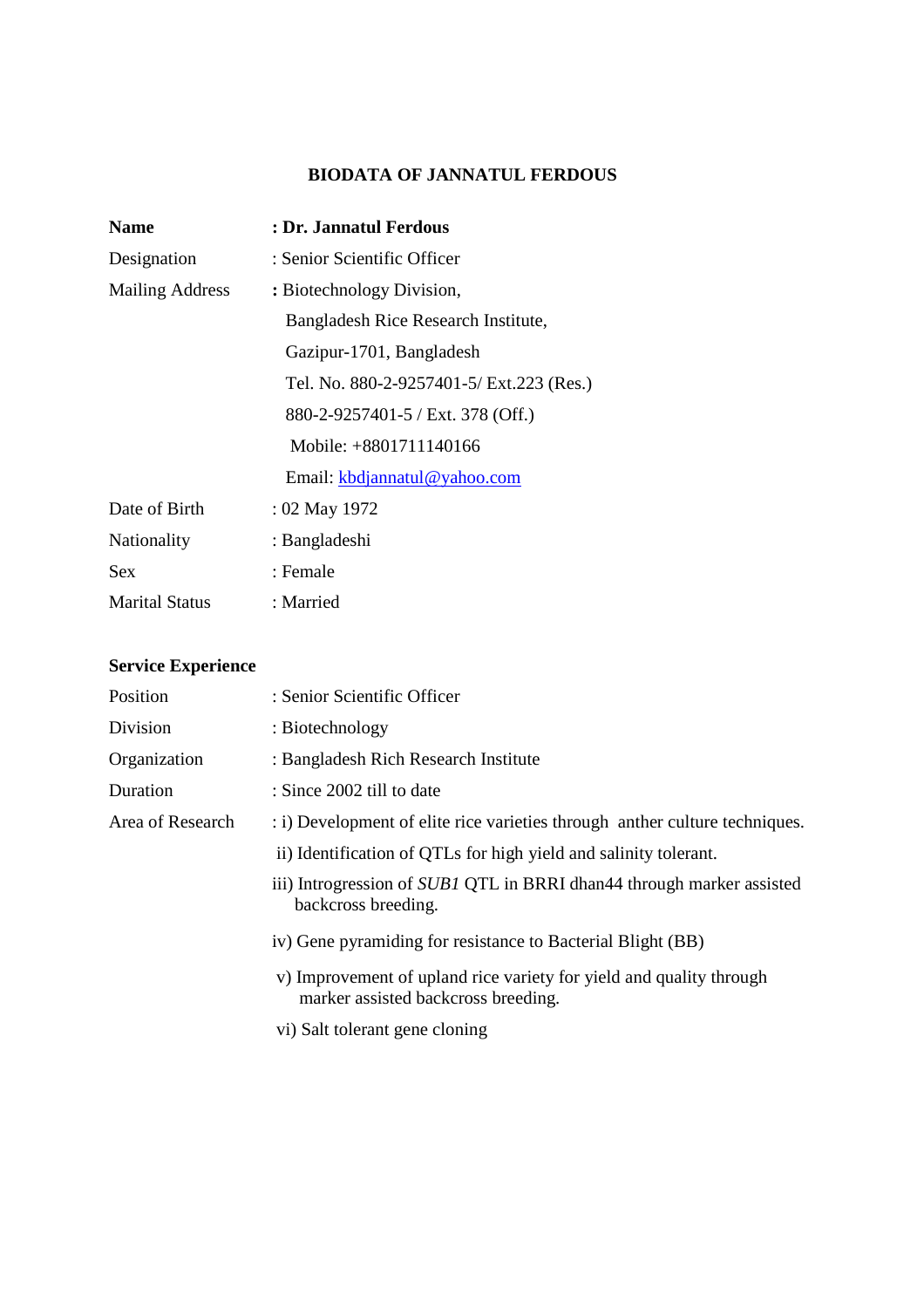#### **Educational Background:**

| <b>Name of Institution</b>                           | Degree/Name of<br><b>Examination</b>                  | Year of<br>passing     | <b>Class/Division</b><br>obtained |
|------------------------------------------------------|-------------------------------------------------------|------------------------|-----------------------------------|
| Universiti Putra<br>Malaysia, Malaysia               | Doctor of Philosophy<br>(Plant Breeding)              | 2012                   | Degree Awarded                    |
| Bangladesh<br>Agricultural University,<br>Mymensingh | Master of Science<br>(Genetics $&$ Plant<br>Breeding) | 2001                   | First Class (Grade-A)             |
| Bangladesh<br>Agricultural University,<br>Mymensingh | Bachelor of Science in<br>Agriculture                 | 1995 (Held in<br>1999) | First Class (Grade-A)             |
| Pabna Edward College,<br>Pabna                       | <b>Higher Secondary</b><br>Certificate                | 1990                   | <b>First Division</b>             |
| Pabna Govt. Girls High<br>School, Pabna              | Secondary School<br>Certificate                       | 1988                   | <b>First Division</b>             |

#### **Publication**

- 1. **Ferdous, J**. and Shamsuddin, A.K.M. 2002. Gene action for grain yield and its sink characters in spring wheat. Bangladesh Journal of Plant Breeding and Genetics. 15(1): 45-48.
- 2. **Ferdous, J.** and Shamsuddin, A.K.M. 2001. Effects of Source-sink Manipulation on grain yield and important sink characters in spring wheat. Bangladesh Journal of Plant Breeding and Genetics. 14(2): 7-12.
- 3 Alam M.S., Rahim M.A., Jasmine H.S., Begum M and **Ferdous J.** 2004. Growth, yield attributes and yield of mukhi kachu as influenced by planting time. Bangladesh J. Environ. Sci. 10 (1): 11-16.
- 4 Islam, M.M.; Khan, M.S.; Rahman, M.J.; Mallik, S.A. and **Ferdous, J.** 2006. Effect of tillage practices and crop residue on wheat-fallow-t.aman rice cropping pattern. Bangladesh Journal of Agriculture and Environment. 2(2): 1-7.
- 5 **Ferdous, J.;** Haque, M.E.; Ali, M.S.; Baksha, R. and Sultana, S. 2005. Effect of NaCl on callus induction and subsequent plant regeneration in some fine grain and aromatic rice varieties.. Molecular Biology & Biotechnology Journal.3 (1&2): 19-22.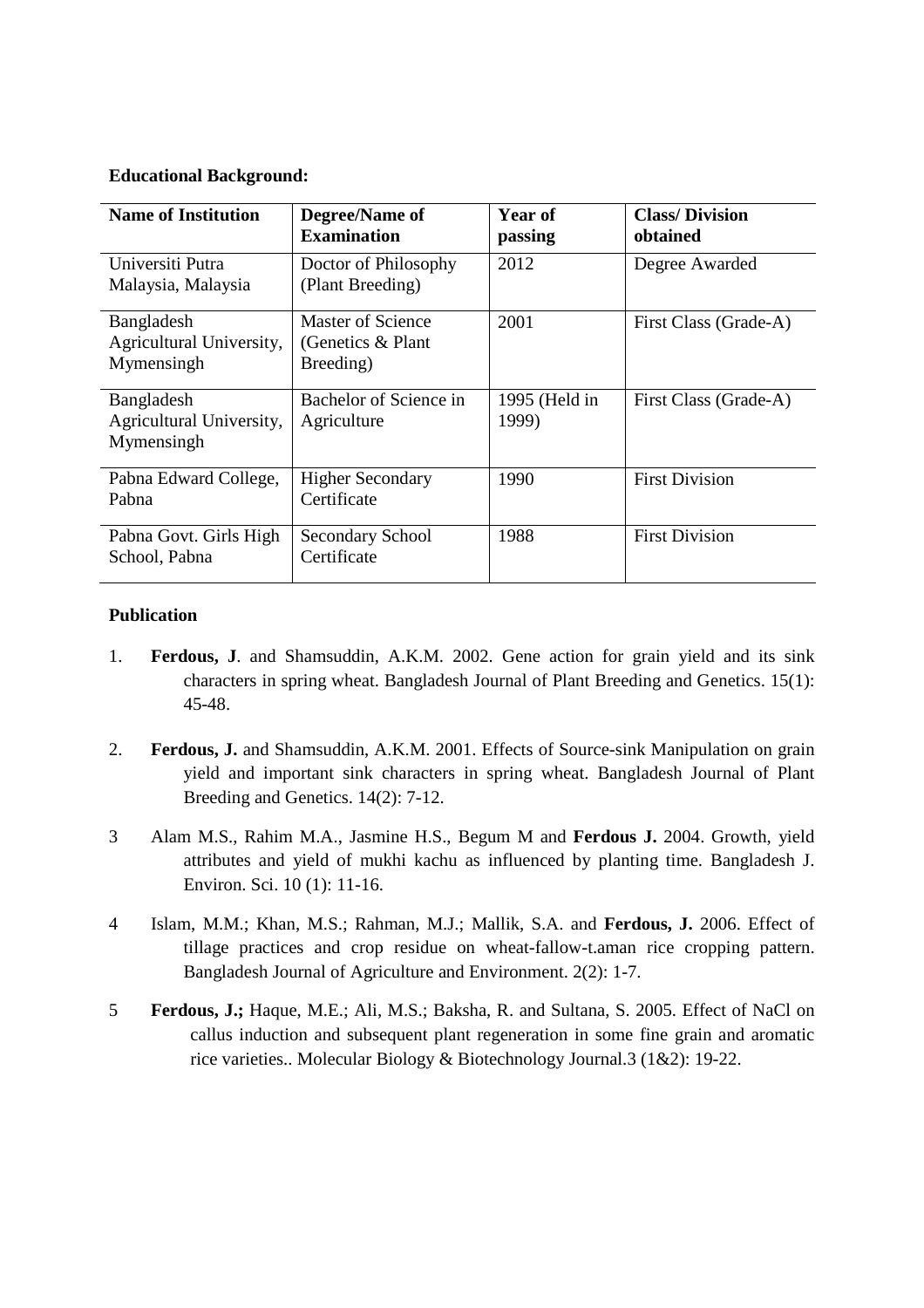- 6 Mohiuddin, A.K.M.; Shahanaz, S.; **Ferdous, J.** and Karim, N.H**.** 2006. Increased regeneration efficiency in seed derived callus of rice (*Oriza sativa* L.). Plant Tissue Cult. & Biotech. 16 (1): 45-52.
- 7 Baksha, R.; **Ferdous, J.;** Haque, M.E.; Ali, M.S. 2006. *In vitro* plant regeneration from mature embryos -derived calli of cultivated (*Oryza sativa* L.) and wild rice (*Oryza barthii*). Bangladesh Journal of Plant Breeding and Genetics. 19(2): 1-6.
- 8 Baksha, R.; Haque, M.E.; **Ferdous, J.** and Ali, M.S. 2006. Improvement of in vitro plant regeneration system of aromatic and fine grain rice varieties. Molecular Biology & Biotechnology Journal.4 (1&2): 45-48.
- 9 Mohiuddin, A.K.M.; Shahanaz, S.; **Ferdous, J.** and Karim, N.H**.** (2010) Recovery of Green Plantlets from Albino Shoot Primordia Derived from Anther Culture of Indica Rice (*Oryza sativa* L.) Bangladesh Rice Journal, 15(1), 39–47.
- 10 Mohiuddin, A.K.M.; Karim, N.H**.;** Shahanaz, S. and **Ferdous, J.** (2011) Recovery of Green Plantlets from Albino Shoot Primordia Derived from Anther Culture of Indica Rice (*Oryza sativa* L.) Tropical Life Sciences Research, 22(1), 1–12.
- 11 **Ferdous, J**., Hanafi, M. M., Rafii, M. Y. and Muhammad, K (2012). A quick DNA extraction protocol: Without liquid nitrogen in ambient temperature. African Journal of Biotechnology, 11(27): 6956-6964
- 12 Hasanuzzaman M., Hakim M. A., **Fersdous J**., Islam M. M. and Rahman L. 2012. Combining ability and heritability analysis for yield and yield contributing characters in chilli (*Capsicum annuum*) landraces. Plant Omics Journal. 5(4):337- 344.
- 13 Shamsuddeen Rufai, M. M. Hanafi, M. Y. Rafii, S. Ahmad, I. W. Arolu, and **Ferdous J.**  2013. Genetic Dissection of New Genotypes of Drumstick Tree (*Moringa oleifera*  Lam.) Using Random Amplified Polymorphic DNA Marker. BioMed Research International. Available at http://dx.doi.org/10.1155/2013/604598
- 14 Hossain AKMM, Mian MH, Hakim MA and Islam MM and **Ferdous J**. 2012. Isolation and Selection of *Bradyrhizobium* from the Root Nodules of Indigo Plants (*Indigofera tinctoria* L.). African Journal of Biotechnology. 11(58): 12183-12191.
- 15 Naher L, Yusuf U K, Siddiquee S, **Ferdous J** and Rahman M A. 2012. Effect of media on growth and antagonistic activity of selected *Trichoderma* strains against *Ganoderma.* African Journal of Microbiology Research. 6: (48), 7449-7453.
- 16. Nadia I, Mohiuddin A.K.M., Sultana S and **Ferdous J.** 2014. Diversity analysis of indica rice accessions (Oryza sativa L.) using morphological and SSR markers. Aannls of Biological Research. 5 (11): 20-31.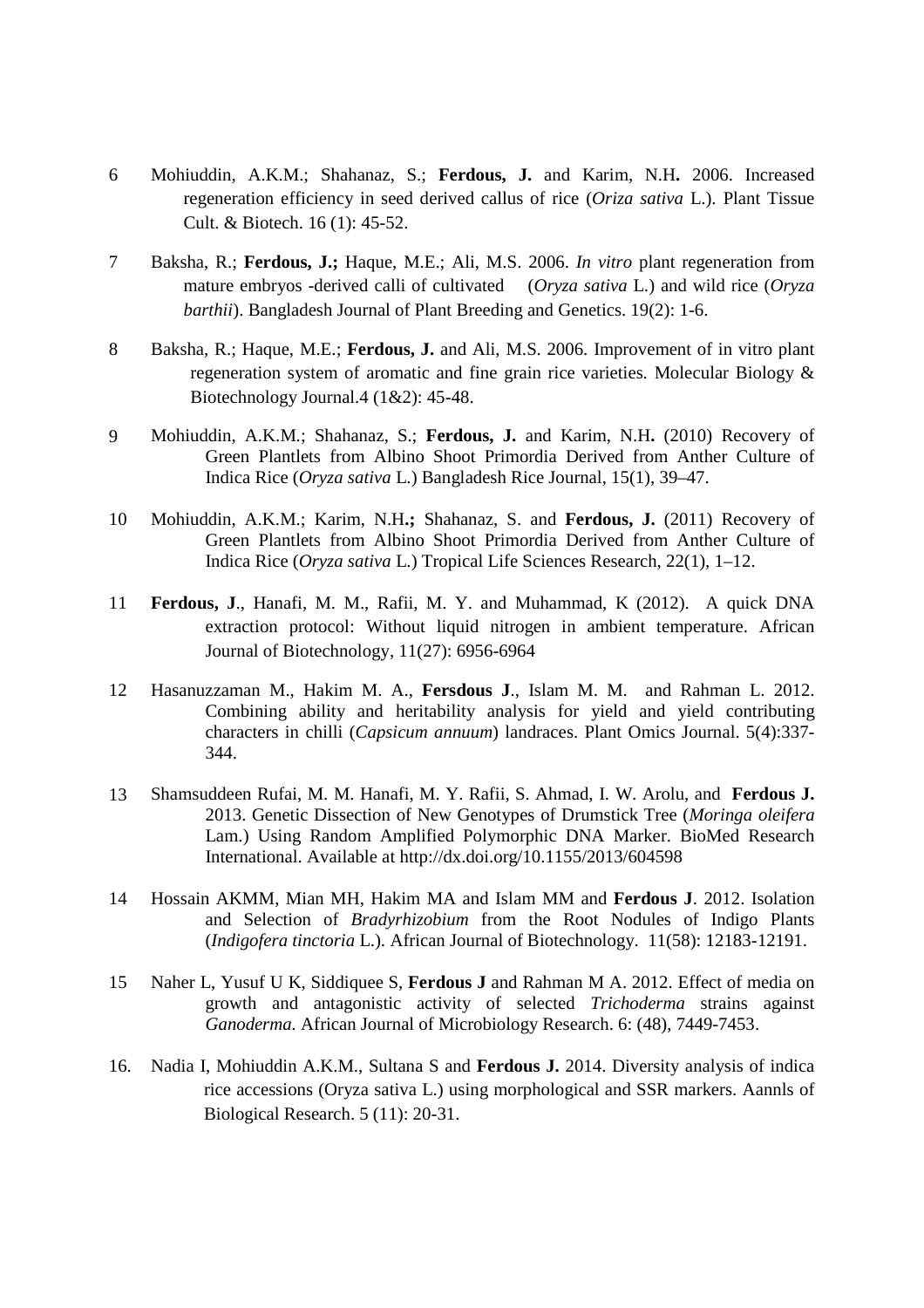#### **Thesis and Dissertation:**

- **MS Ferdous, J**. 2001. Effects of source-sink manipulations on yield and inheritance of sink character in spring wheat. Department of Genetics and Plant Breeding. Bangladesh Agricultural University, Mymensingh. 100 p.
- **PhD Ferdous, J**. 2012. Morphological, nutritional and molecular characterization of selected genotypes for upland rice improvement through marker assisted backcross breeding. U niversiti Putra Malaysia. 197p.

#### **Resource Speaker in Training**

- 1. Training program on **Gene cloning and rice transformation** at Biotechnology Division, BRRI, Gazipur during 15-24 April 2013.
- 2. Training program on **Genetic data analysis software** at Biotechnology Division, BRRI, Gazipur during 23-28 June 2013.
- 3. Training program on **Two-month rice production training course for BRRI scientists** at Training Division, BRRI, Gazipur 11 March 2014.

#### **Visit/ Colleboration:**

International Rice Research Institute (IRRI), Taq DNA polymerase isolation and purification Program, in the Plant Breeding, Genetics and Biotechnology Division under STRASA phase2 during 6-20 January 2013.

#### **Training:**

| Sl.              | <b>Name of Training</b>                                                    | <b>Duration</b>  | <b>Venue</b>                                                                                                          |
|------------------|----------------------------------------------------------------------------|------------------|-----------------------------------------------------------------------------------------------------------------------|
| No.              |                                                                            |                  |                                                                                                                       |
| 1.               | Plant Tissue Culture Techniques and                                        | 20-28 August,    | <b>BRRI, Gazipur</b>                                                                                                  |
|                  | Application                                                                | 2003             |                                                                                                                       |
| 2.               | <b>BCA</b> (Bangladesh Country Almanac)                                    | 08-09 May, 2006  | <b>BRRI, Gazipur</b>                                                                                                  |
| 3.               | Training<br>References<br>Managing<br>on<br>effectively and professionally | 15 June, 2008    | Department of<br>Biological &<br>Agricultural<br>Engineering, Faculty of<br>Engineering, University<br>Putra Malaysia |
| $\overline{4}$ . | Online database training in Scopus and<br>Science Direct.                  | 24 May, 2010     | Taining Room. A Block.<br>Perpustakaan Sultan<br>Abdul Samad. University<br>Putra Malaysia                            |
| 5.               | Training on Theoretical and Applied                                        | 24-29 September, | Plant Breeding Division,                                                                                              |
|                  | <b>Molecular Breeding</b>                                                  | 2012             | <b>BRRI, Gazipur</b>                                                                                                  |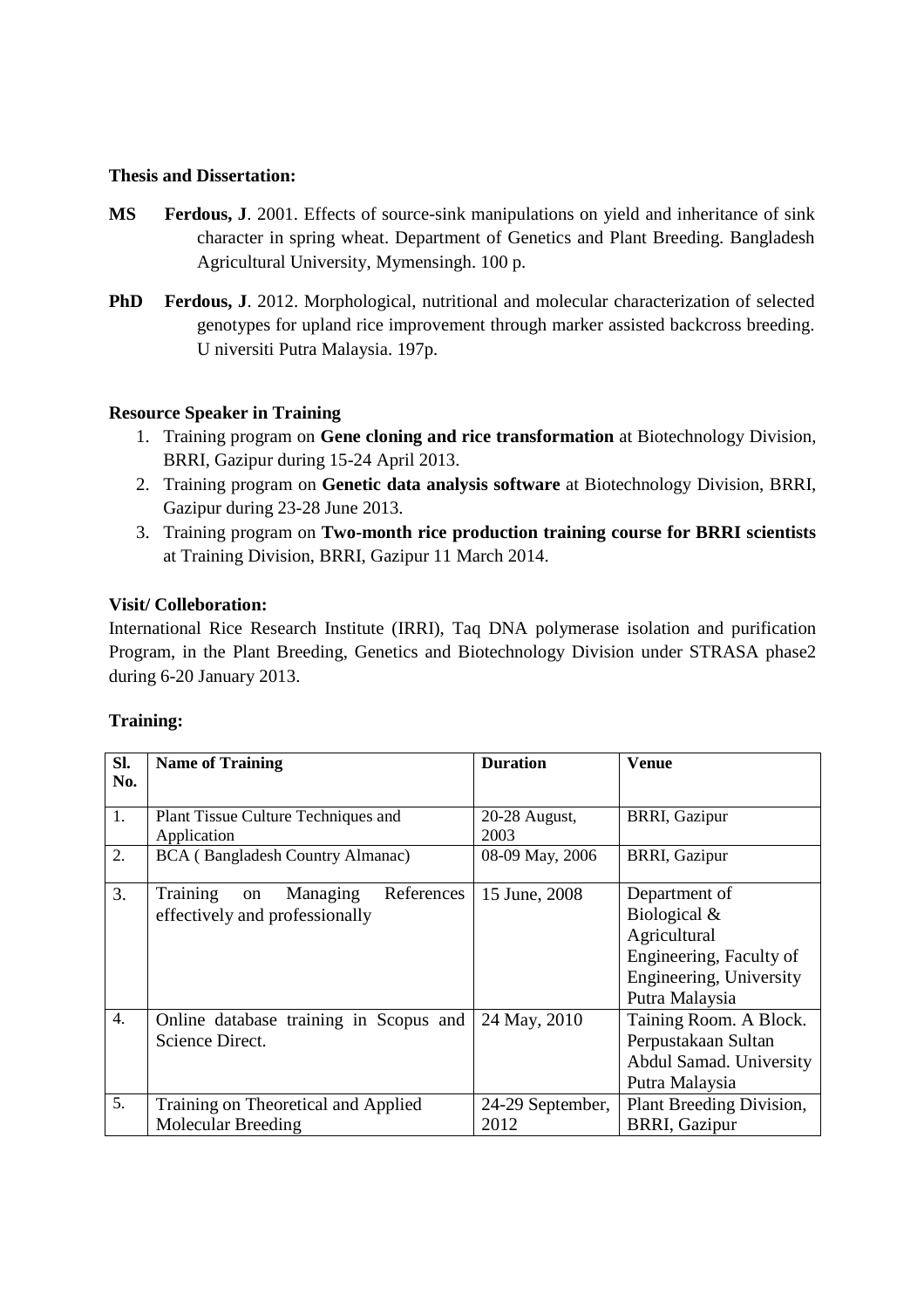| 6. | Capacity<br>Component<br><b>Building</b>     | of   15 August - $15$ | Arcadia Biosciences,    |
|----|----------------------------------------------|-----------------------|-------------------------|
|    | Development of Salt II Technologies in       | November, 2014        | California, USA         |
|    | rice                                         |                       |                         |
| 7. | Use of ARMIS software and its operation      | 23 December,          | Bangladesh Agricultural |
|    |                                              | 2014                  | Research Institute,     |
|    |                                              |                       | Gazipur                 |
| 8. | <b>Biosafety Measures in Transgenic Crop</b> | 30-31 March,          | Bangladesh Agricultural |
|    |                                              | 2015                  | Research council        |
|    |                                              |                       | Farmgate, Dhaka         |

#### **Workshop:**

| SI.              | <b>Name of Workshop</b>                                                                                                                                                | <b>Duration</b>         | <b>Venue</b>                                                                                   |
|------------------|------------------------------------------------------------------------------------------------------------------------------------------------------------------------|-------------------------|------------------------------------------------------------------------------------------------|
| No.              |                                                                                                                                                                        |                         |                                                                                                |
| 1.               | The BRRI $20^{th}$ – Extension Workshop on –<br>"Emerging Technologies for Sustainable Rice<br>Production in Bangladesh.                                               | April 19-21, 2004       | <b>BRRI, Gazipur</b>                                                                           |
| 2.               | Participatory Workshop Towards Establishing<br>of Property Rights of BRRI Released Varieties                                                                           | March 17-18,<br>2003    | <b>BRRI, Gazipur</b>                                                                           |
| 3.               | Tag Man Gene expression workshop with<br>applied biosystem stepOne <sup>TM</sup> Real Time<br>PCR system.                                                              | 2 February 2012         | Institute of Tropical<br>Agriculture, UPM,<br>Serdang. Malaysia                                |
| $\overline{4}$ . | Workshop on Bioinformatics Applications<br>in Agriculture.                                                                                                             | 13 April 2010           | <b>Faculty of Computer</b><br>Science and information<br>technology, UPM,<br>Serdang. Malaysia |
| 5.               | Technique and skill important in using the<br>integrated SAS and excel packages in data<br>handling, statistical analysis and the<br>analysis output and presentation. | 14-15 December<br>2009. | Biometry Laboratory,<br>Faculty of Agriculture,<br>UPM, Serdang.<br>Malaysia                   |

### **Seminar, Symposium and Conference attended**

International Conference on Biotechnology in addressing the development needs of Bangladesh 25-26 May 2013 at The Westin, Gulshan 2, Dhaka.

International forum on Women in Science and Technology in Muslim Countries. 20-22 September 2011. Swiss Garden Hotel. Kuala Lumpur.

3<sup>rd</sup> Seminar on Forest Biotechnology. Strengthening Bioinformatics Capabilities in Forest Biotechnology. 11-12 November 2008. Forest research Institute Malaysia (FRIM). Malaysia.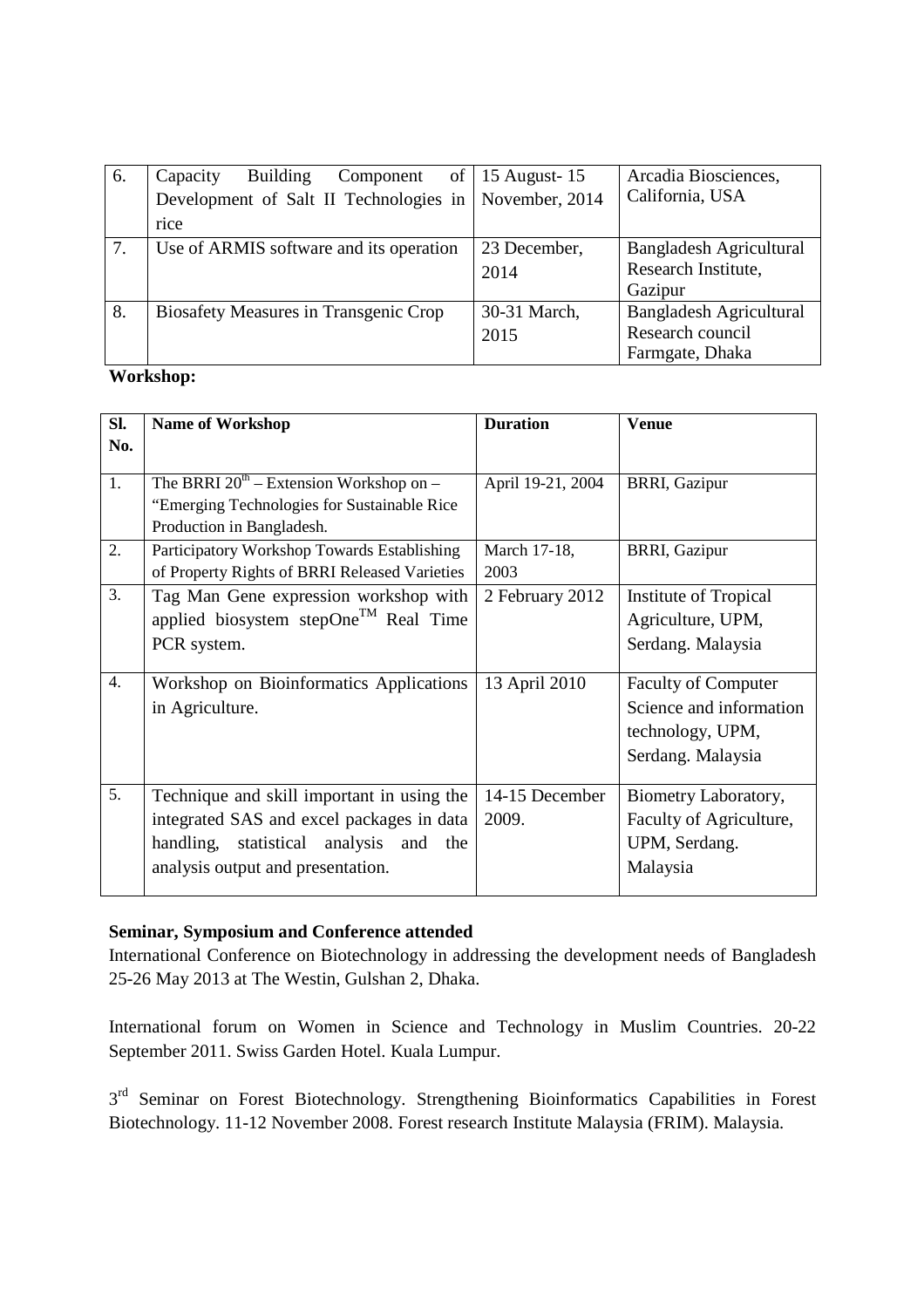2009 Plant Biotechnology Postgraduate Symposium. 17 December 2009. Main Hall. Faculty of Medicine and Health Sciences. UPM. Serdang.

Seminer on Enhanching and optimizing local feed resources in livestock production. 10 November 2010. Dewan Taklimat, UPM. Serdang.

UPMISA International Seminar, Exhibition and International Cultural Show 2010. 5 January 2010. Experimental hall (PKKSSAAS) UPM.

Resigtration officer of resigtration committee. UPMISA International Seminar, Exhibition and International Cultural Show 2010. 5 January 2010. Experimental hall (PKKSSAAS) UPM.

Guide to thesis writing Seminar. 24 March 2011. Dewan Kuliah Utama. Faculty of Madicine and health Sciences UPM.

19<sup>th</sup> Malaysian Society of plant physiology Conference at Copthorne Orchid Hotel, Penang. 18-20 November 2008.

Writing Paper for ISI indexed Journal and targeting a suitable journal. 4 May 2012. UPM. Malaysia.

Sarawak Rice Conference (SARICON) 2011. 25-27 October 2011. Riverside Majestic Hotel. Kuching. Malaysia.

Seminar and Workshop on Molecular Markers and Application of Bioinformatics in Agricultural Biotechnology. 16-20 November 2009. UPM, Serdang. Malaysia.

Seminar on Trangenic Technology in agriculture and officiation of Trangenic greenhouse UPM. 13 December 2010. UPM Serdang. Malaysia.

17<sup>th</sup> Malaysian Society for Molecular Biology and Biotechnology (MSMBB) Scientific Meeting, The Saujana, Kualamumpur, Malaysia. 23-25 June 2008.

Seminar on Biosafety awareness. Crystal Crown Hotel, Kualamumpur, Malaysia, 12 June, 2008.

#### **Proceedings:**

Iftekharuddaula, K.; Ghosal S. ; Hoque, M.E ; **Ferdous, J.** ; Yasmeen, R. ; Moni, Z. R. ; Septiningsih, E. M. 2013. Haplotype diversity of some new submergence tolerant rice germplasm and introgression of SUB1 QTL into three rainfed lowland rice varieties of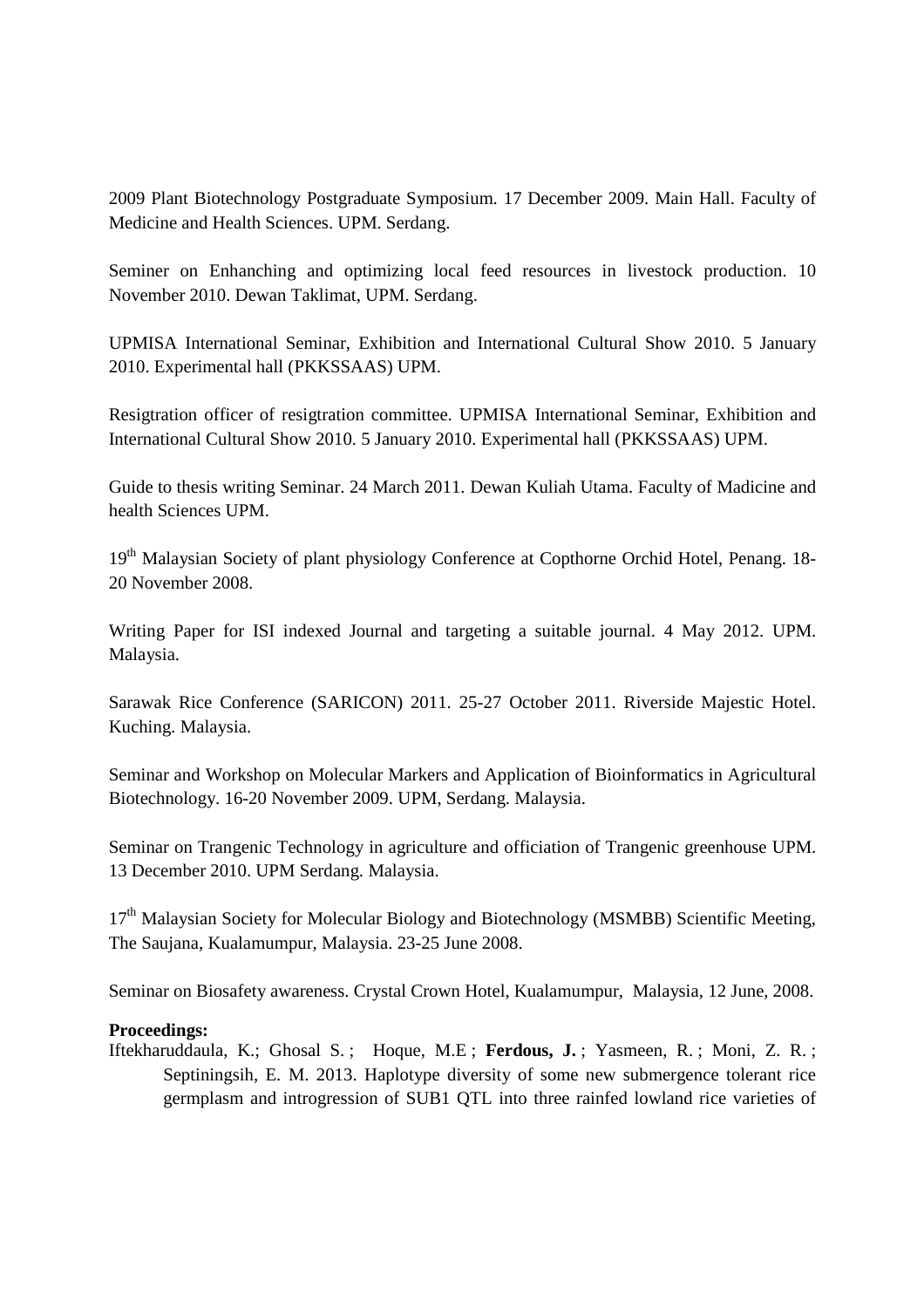bangladesh. In abstract book of 7th international rice genetics symposium. 5-8 November 2013.Dusit Thani Hotel, Manila , philippines, p 233-234.

- Hoque, M.E ; Islam M. M. ; Sultana S. ; **Ferdous, J.** ; Ali M.S. 2013. Genetic diversity of some Bangladeshi Aus rice genotypes. In abstract book of 7th international rice genetics symposium. 5-8 November 2013.Dusit Thani Hotel, Manila , philippines, p 233-234.
- **Ferdous, J.** 2008. Improvement of rice yield by using a transgenic approach. BioTech colloquium VII. April 8-10. P 17.
- Mohiuddin, A.K.M.; Karim, N.H.; Sultana, S. and **Ferdous, J.** 2008. Recovery from initial albinism of anther culture derived plantlets of indica rice (*Oryza sativa* L.). In proceeding of Plant Tissue Culture and Biotechnology Conference 2008. 11-13 April, 2008, Dhaka, Bangladesh. P 39.
- Ali, M.S. ; Iftequaruddaula, M.; Sultana, S.; **Ferdous, J**. ; Haque, M.E. and Islam M.S. 2007. Genetic potentials of some wide-cross progenies. In proceeding of Plant Breeding and Genetics Socity of Bangladesh. 7th annual conferencs 2007. May 26. P 59-73.
- Ferdous, J.; Baksha, R.; Hoque, M.E.; Ali, M.S. 2007. Optimization of in vitro plant regeneration system for BRRI released variety towards rice transformation. In proceeding of Plant Breeding and Genetics Socity of Bangladesh. 7th annual conferencs 2007. May 26. P 59-73.

#### **Seminar Paper**

- 1. **Ferdous, J.** 2006. Effect of Salts in callusing and regeneration ability of Aromatic varieties. Paper presented at the Thursday seminar at Bangladesh Rice Research Institute (BRRI).April 6, 2006. Gazipur.
- 2. **Ferdous, J.** 2007. Development of Homozygous lines through Anther Culture of Aromatic Rice. Paper presented at the Thursday seminar at Bangladesh Rice Research Institute (BRRI). May 31, 2007. Gazipur.
- 3. **Ferdous, J.** 2009. Rice yield improvement through transgenic approach. Paper presented at the Special Seminar at Bangladesh Rice Research Institute (BRRI). May 27, 2009. Gazipur.
- 4. **Ferdous, J.** 2013. *In vitro* starch digestibility and glycemic index (GI) rice differing in amylase content. Paper presented at the Thursday seminar at Bangladesh Rice Research Institute (BRRI). December 26, 2013. Gazipur